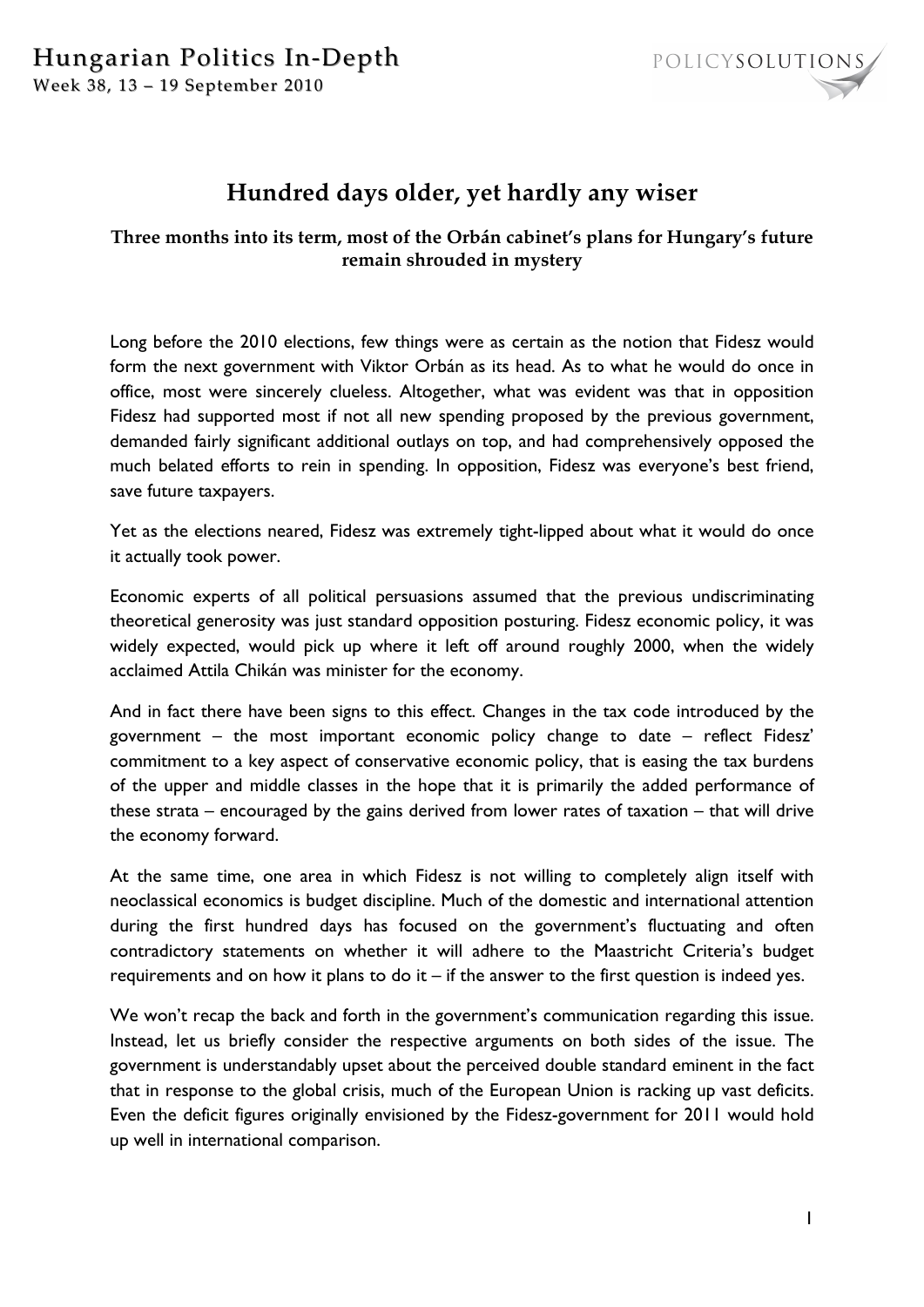

Week 38, 13 - 19 September 2010

For the international institutions on the other hand relaxing agreed upon conditions in an environment when a number of nations are teetering on the brink of bankruptcy – especially in the case of a country that barely escaped default with the generous help of the IMF – could easily backfire in the form of unwittingly green-lighting similar requests. Moreover, experts stress that Hungary itself might easily run into financing problems again, making it a default candidate in spite of its relatively low deficit.

While Orbán may find it unfair that his government is entrapped in the circumstances created by the previous government (conveniently ignoring the fact that Fidesz was a key supporting character in the irresponsible spending spree between 2002-2006), the IMF and EU for their part are less likely to acknowledge that the Hungarian "revolution in the voting booth" necessarily warrants resetting the clock on Hungary's international obligations.

The result is that for now the government is back to promising a deficit under 3%, but continues to avoid details on where it will enact the necessary cutbacks (or raise the additional revenue). Sooner or later it will have to lift the veil on its plans, but for now the budget process will be delayed and so will the details of the government's economic policy.

The challenge is vast, especially since the other pillar of the government's policy would be stimulus-type investments in Hungarian SMEs (the related Széchenyi programme was discussed in the week 32 newsletter). Though they may be less universally beloved by economic experts than the government claims, the truth is that many believe such programmes would indeed help foster Hungarian enterprises that are not easily relocated abroad, and also create much need jobs.

Yet regardless of the advantages, such programmes cost money and that is likely to be available only if it is taken from somewhere else. In his recent speech in Kötcse, Orbán has essentially admitted that the inevitable and presumably humungous budget adjustments would hurt the vast coalition of lower- and middle-income earners Fidesz has built over the last few years.

That is indeed likely, and given Fidesz' ideological commitment to the upper- and middleclasses, its belief in the economic driving force and political clout of these classes, our sense is that just as they benefit significantly more from the new tax code, the upper- and middle classes are also less likely to suffer from potential budget cuts. This is about the extent to which the last hundred days have helped shed light on the years to come.

As far as major reform plans in other public policy areas are concerned, they will fortunately not strain the space allotted to our weekly newsletters: nothing so far.

\* \* \*

The other major area where Fidesz has begun to introduce major changes and where it has great – though also unclear – plans are laws requiring a two-thirds majority, most importantly the Constitution, which it plans to redraft in its entirety. Here the question is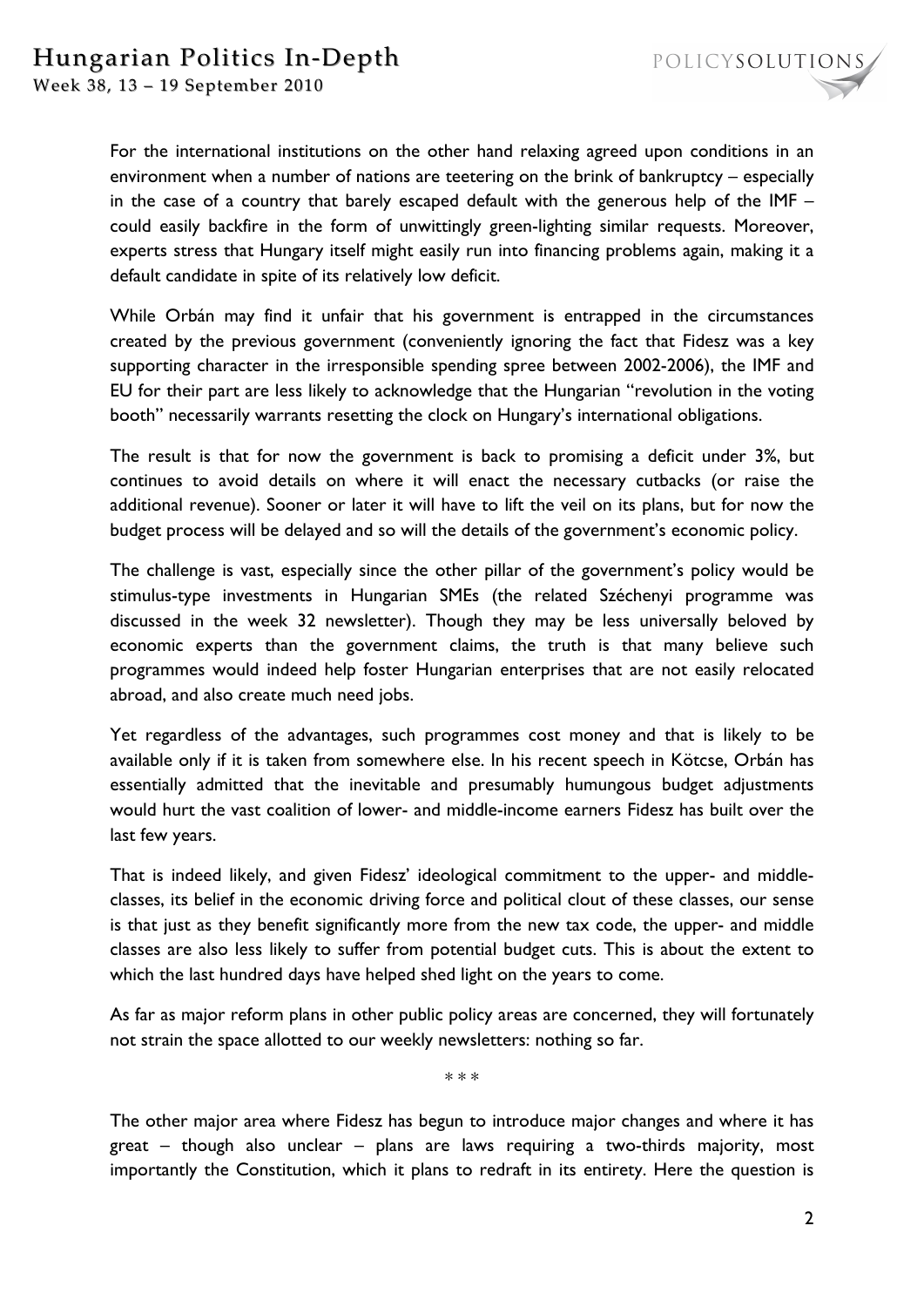

Since much of what Fidesz does will be interpreted in light of Orbán's 2009 Kötcse pronouncements, a few considerations are worth nothing. Thought it is extremely ambitious, there is nothing inherently suspect with seeking to stay in power for four-five terms in a row. That is a natural political aspiration.

But in a charged political environment, which moreover suffers from the fact that democratic values are not deeply rooted and democratic institutions are therefore fragile, such statements will inevitably arouse suspicions, no matter who makes them.

Broadly speaking, there are three ways in which such a lengthy period of dominance might be achieved. One is doing a good job in government or at least persuading a majority (or plurality, if that is sufficient) of voters that they should be pleased with their incumbents, for whatever reason.

Two things help: a) if there is a vast structural base for the given party, with many voters inclined to vote for it on ideological or other grounds alone, regardless of actual performance; b) an opposition that keeps disqualifying itself. As far as a solid voter base is concerned, it is undeniable that Fidesz' is the largest in Hungary, but still: party loyalty was not very strong to begin with and, as everywhere else, due to sociological changes it is declining rather than strengthening. As far as the opposition is concerned, they might well do Fidesz the required favour.

The second way to establish long-term dominance is either tweaking the democratic rules or undertaking their total readjustment to serve the interests of the ruling party, i.e. weakening democracy.

Thirdly, one can combine the two, that is strive to govern well but also "keep the gunpowder dry" in case the results do not speak persuasively enough for themselves. Based on its policies thus far, this latter route is the one Fidesz appears to have chosen. Clearly, the possibilities for undemocratic measures are massively circumscribed by our EU membership.

At the same time, as far as the quality of democracy is concerned and the damage that could be done to it, the strength of the EU to prevent such measures should not be overstated, especially since we have seen manifestations of disturbing policies in the region. There is plenty of room for "tweaking" the system to make it more amenable to the governing party.

Very briefly, the following measures suggest such a desire by Fidesz: the increased or total control by Fidesz loyalists of independent oversight institutions that are either meant to

POLICYSOLUTIONS